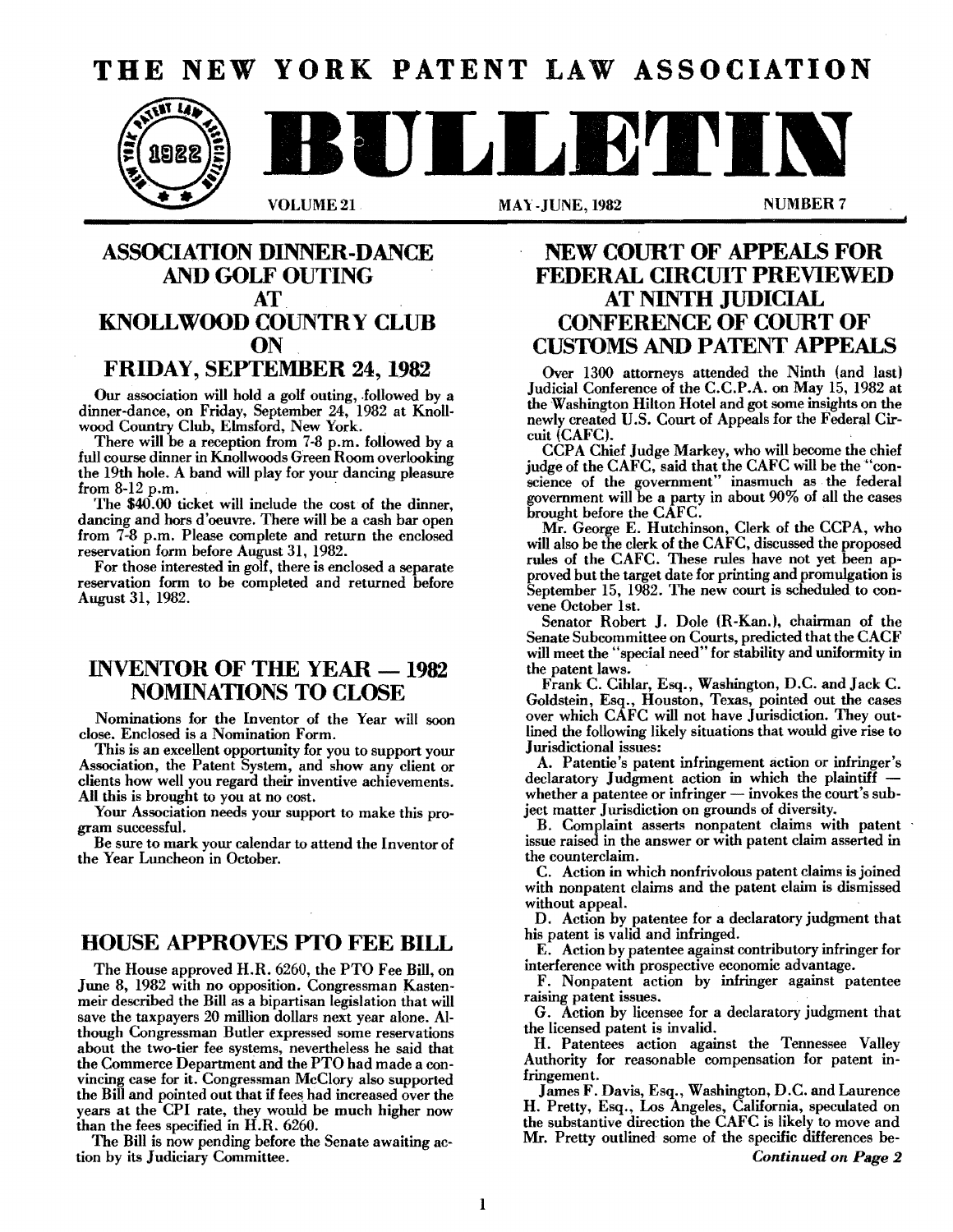## *New Court ofAppeals-Continued from Page 1*

tween the holdings of the CCPA and those of the various circuits in such matters as on sale bar, synergism, inven~ tion in old elements, secondary considerations, reformation of inventorship, fraud test, presumption of validity, obviousness as fact or law question and file wrapper estoppel.

## FROM MINUTES OF THE BOARD OF DIRECTORS MEETING OF THE NEW YORK PATENT LAW ASSOCIATION, INC. APRIL 20, 1982

Alfred L. Haffner, the Association's representative to the National Council of Patent Law Associations, attended as a guest.

The minutes of the last Board meeting were approved. Mr. Tenser gave the Treasurer's report, which was approved.

Mr. Robin also stated that Mr. Wyatt had reported that three hotels were under consideration for a fall 1982 Continuing Education Program. .

The Board had a general discussion of pending federal legislation and ways in which the patent and trademark bar can influence legislation.

Mr. Robin noted the proposal for a new type of government patent, a defensive patent to be issued without examination, proposed by Commissioner Mossinghoff in his April 14, 1982 speech.

Mr. Haffner reported on the activities of the National Council of Patent Law Associations, suggesting ways in which our Association could make better use of the Council. He noted that the Council is not a spokesman for the patent bar, except in areas where there is no objection from any member association. These include sponsorship of the National Inventors Day and the National Inventors Hall of Fame. Mr. Haffner pointed out that the Council is of particular value in obtaining immediate contact with other associations and in obtaining support from other associa· tions on matters of common interest.

The Kastenmeier and Weicker fee bills were discussed. Mr. Robin raised the question of whether or' not there should be a two level fee system, as proposed in the Weicker bill. Several members of the Board expressed their beliefs that a two level system would be difficult to administer and subject to abuse. The Board's understanding was that the lower level fees for individuals and small businesses would have to be available to foreign applicants. The APLA, NYPLA and USTA positions on the fee bills were reviewed.

Mr. Adams reported on a meeting he had attended in Brussels regarding revision of the Paris Convention. He reminded the Board that the United States had stood practically alone in opposing the end of unanimous voting and a compulsory exclusive licensing proposal at the most recent conferences of the Paris Union. The Brussels meeting was of representatives from the Union of Industries of the European Community, the Keidan Ren (Japanese industries association) and the United States Chamber of Commerce. The object of the meeting was to get industry of the "B" group (Western developed nations) to speak with a common voice. Although Mr. Adams was not free to report all of the details, he said that a satisfactory, unified position had been reached. It was learned during the meeting that the position of European countries accepting the compulsory exclusive licensing proposal at

the Nairobi meeting of the Paris Union was ordered by the Council of Ministers of the European Community, and that an effort was to be made to discuss the issues with the ministers. The next step is a Group B governmental meeting in Geneva in May.

## FROM MINUTES OF THE BOARD OF DIRECTORS MEETING OF THE NEW YORK PATENT LAW ASSOCIATION, INC. MAY 18,1982

Charles E. McKenney, Chairman of the Committee on License to Practice Requirements, attended as a guest.

Mr. Tenser gave the Treasurer's report. He pointed out that the Association had approximately nine thousand dollars in interest income during 1981-82, which had permitted us to avoid raising the dues. Dues were last raised in 1977. The hope was expressed that our relatively low dues rate could be maintained by increasing membership. The Treasurer's report was then unanimously approved.

The minutes of the last Board meeting were unanimously approved.

Mr. Robin led a discussion of the status of the current fee bill, HR 6260. Mr. Robin suggested that about all that could be done at this time was to hold the PTO accountable to its promise of a first class office.

Mr. Jorda reported on Deputy Commissioner Quigg's solicitation of funds from corporations in order to provide one field trip every three years for each examiner. Mr. Quigg is seeking on the order of three hundred thousand dollars per year for this purpose.

Two resolutions proposed by the Committee on Foreign Patent Law and Practice were discussed. Mr. Adams advised that the proposed Law of the Sea resolution was moot; that the question now was what the official text of the proposed treaty would say and what action the United States would take between now and December 1982. The Board concurred and no action was taken on the resolution.

Mr. Adams also advised that the proposed Paris Convention resolution was outdated. He expressed the belief that resolutions supporting the principle of universality were unlikely to affect anyone. He suggested that the Board wait until after the meeting of "B' group countries in June before taking any action on the Paris Convention. He also questioned whether or not the Association should adopt resolutions, like the ones suggested by the Committee, which were identical to those before the ABA-PTC section. No action was taken on the Paris Convention resolution.

Charles E. McKenney, Chairman of the Committee on License to Practice Requirements reported on the ABA specialization study. The ABA Committee has identified twenty eight specialties, including four in our area: patent, trademark, copyright and unfair trade practices. In order to qualify as a specialist, one would have to have experience, devote a specified percentage of time to practice in the area, attend continuing legal education programs and be subject to peer review.

It was agreed that specialization may raise several questions and that the Association should watch and participate in developments in this area. Current questions of interest include the standards of experience for specialization in each category and whether or not a fIrm can be identified as specialists in an area.

The Board unanimously adopted the following resolu· tion.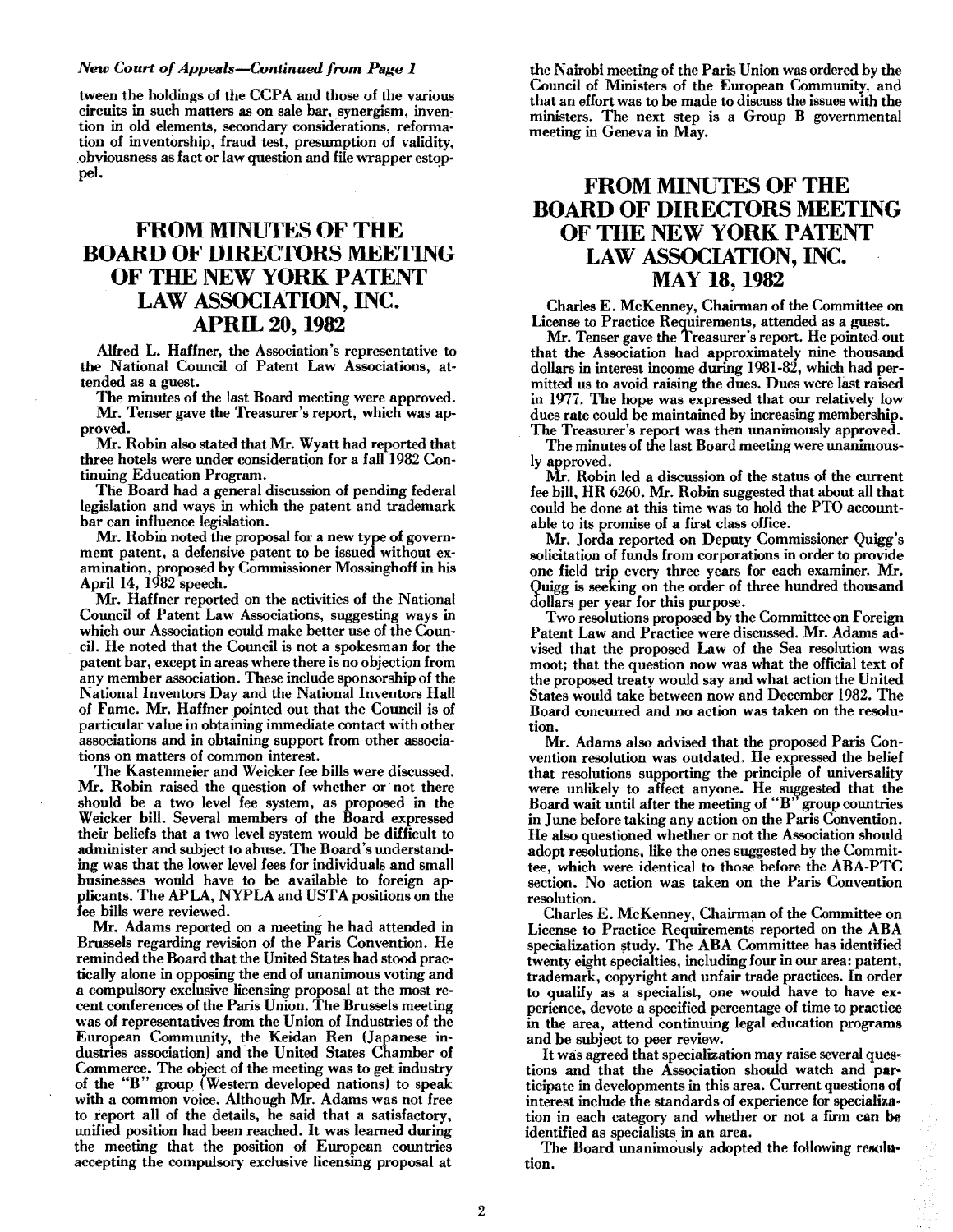RESOLVED, that the Association expresses its thanks to the retiring officers, Messrs. Robin and Tenser, and to the retiring directors, Messrs. Adams, Lee, Lieberstein and Scinto, for their service to the Association.

## **FROM MINUTES OF THE** BOARD OF DIRECTORS MEETING OF THE NEW YORK PATENT LAW ASSOCIATION, INC. JUNE 22, 1982

James Badie attended as a guest.

The minutes of the Board meetings on May 18 and May 20, 1982 were unanimously accepted.

The Treasurer's report was unanimously accepted.

Mr. Enlow submitted his list of proposed committee chairmen and Board liaison assignments. Mr. Robin was added as liaison to the Committee of Past Presidents, Mr. Robinson was added as chairman of the Judges Dinner Committee, and the assignments were approved.

Mr. Badie reported that Mr. Wyatt proposed a golf outing and dinner at the Knollwood Country Club in Westchester County on September 17th, and asked the Board's approval, which was given. The first notice will be in the July bulletin.

The status of proposed specialization requirements was discussed. Mr. Robin noted that the ABA PTC Section Committee Reports (Grey Book) contained interesting material on this subject. Charles McKenney and the Committee on License to Practice Requirements will continue to report on developments in this area.

Mr. Pegram noted that the Patent and Trademark Office was due to publish proposed trademark rules during the summer. This association has made extensive suggestions to the Patent and Trademark Office for the proposed rules. Mr. Robin pointed out that the rules setting trademark fees would have to be published when Congress completes action on the new fee bill. It was agreed that Mr. Pegram would inform the Board members and the Committee on U.S. Trademark Law and Practice when the proposals are published. After that committee has had time to consider the matter, any proposed action will be circulated to the Board members for a telephone vote.

Mr. Tramontine noted that the latest version of the fee bill in Congress expressly permits agreements to arbitrate existing and future patent validity and infringement disputes. He questioned, on policy grounds, whether a patent owner should be free to require arbitration of future disputes, particularly as to validity. Mr. Pegram supported the availability of license clauses requiring arbitration of future disputes, saying that this should be a matter of bargaining. There was no agreement on a position favoring or opposing the pending legislation. It was generally agreed that a standard American Arbitration Association arbitration clause might lead to unsatisfactory arbitrators. The possibilities of reviving the Committee on Arbitration or studying patent arbitration in the Committee on U.S. Patent Law and Practice were discussed.

Other pending legislation in Congress was discussed. Hearings are likely in the fall on the employed inventors' rights bill sponsored by the IEEE. Mr. Enlow will investigate its status.

## NYPLA BOARD LIAISON & COMMITfEE CHAIRMEN 1982-83

## ADMISSIONS

Paul H. Heller, Board of Directors Liaison M. Andrea Ryan, Chairman

#### **COPYRIGHTS**

Siegrun D. Kane, Board of Directors Liaison Eliot Gerber, Chairman

#### EMPLOYMENT

Douglas W. Wyatt, Board of Directors Liaison Patrick J. Walsh, Chairman

FOREIGN PATENT LAW & PRACTICE Maria C.H. Lin, Board of Directors Liaison John P. Sinnott, Chairman

## MEETINGS & FORUMS

Barry Evans, Board of Directors Liaison Pasquale A. Razzano, Chairman

PUBLIC & JUDICIAL PERSONNEL Douglas W. Wyatt, Board of Directors Liaison Kenneth E. Madsen, Chairman

#### PUBLICATIONS

Richard G. Berkley, Board of Directors Liaison James W. Badie, Chairman & Yearbook Editor

U.S. PATENT LAW & PRACTICE

Frank F. Scheck, Board of Directors Liaison Herbert Blecker, Chairman

U.S. TRADEMARK LAW & PRACTICE

Lee C. Robinson, Jr., Board of Directors Liaison Andrew Baum, Chairman

LICENSE TO PRACTICE REQUIREMENTS Barry Evans, Board of Directors Liaison Charles E. McKenney, Chairman

INCENTIVES FOR INNOVATION Ewan C. MacQueen, Board of Directors Liaison Karl F. Jorda, Chairman

## ECONOMIC MATTERS AFFECTING THE PROFESSION Dayton R. Stemple, Chairman

PUBLIC INFORMATION AND EDUCATION

Phillip Furgang, Chairman

CONTINUING LEGAL EDUCATION Douglas W. Wyatt, Chairman

## COMMITTEE ON PROFESSIONAL ETHICS AND GRIEVANCES

Douglas W. Wyatt, Board of Directors Liaison Frederick C. Carver, Chairman

*Continued on Page 4,*